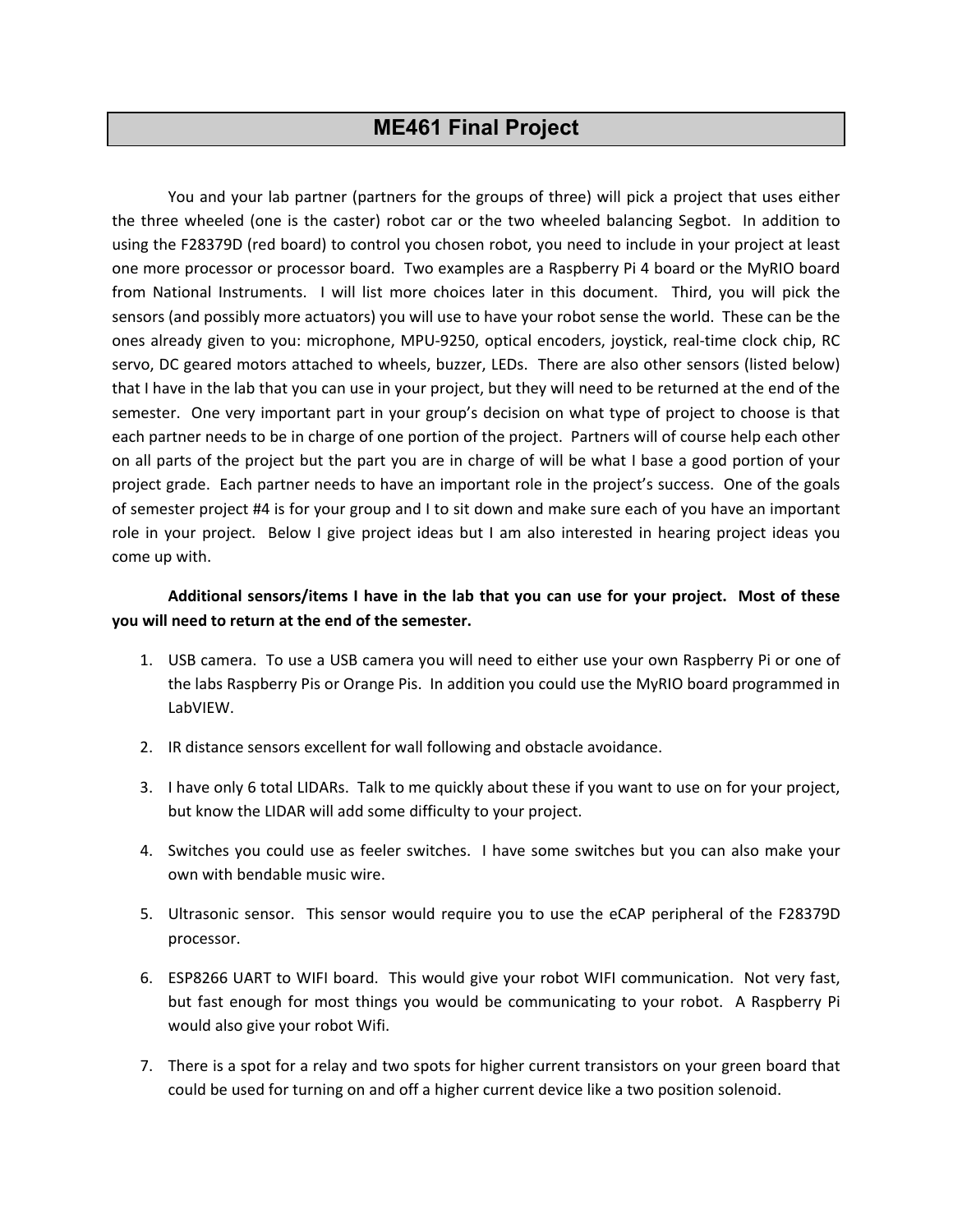- 8. I have only two ReSpeaker mic arrays [https://www.seeedstudio.com/ReSpeaker-USB-Mic-Array](https://www.seeedstudio.com/ReSpeaker-USB-Mic-Array-p-4247.html)[p-4247.html.](https://www.seeedstudio.com/ReSpeaker-USB-Mic-Array-p-4247.html) The ReSpeaker can detect direction of sound source and also (with some work) voice recognition.
- 9. Your MPU-9250 also has a Compass that we did not read in Lab 5.
- 10. You can also purchase other sensors and actuators but make sure I approve the item before you purchase it.
- 11. I may have more sensors in the lab that your project ideas may jog my memory to remember.

#### **List of Processors and Processor boards to choose from for your project.**

- 1. Raspberry Pi 4. I have 12 of these boards.
- 2. MyRIO. I have 10 of these boards.
- 3. Orange Pi, (raspberry pi knock offs). Pretty similar to a Raspberry Pi 3. I have quite a few of them.
- 4. Work with the second processor, CPU2, of the F28379D dual core processor.

# **List of ideas for PARTS of your project. An entire project would include a few of these or other items you come up with.**

- Play with MPU-9250 registers and Compass. If you want to play with the Compass I suggest you pick the robot car since it lays flat.
- Play with eQEP and unit time capture (an extra feature of the eQEP) and use it to balance the Segbot. You would need to come up with something for the Segbot to accomplish.
- Play more with microphone. Use TI's FFT library to detect different notes and make the Segbot receive commands by playing notes. Here you could look into the DMA of the F28379D processor.
- Play with I2C more by writing code to overcome errors when the I2C communication runs into faults. Also look into using the receive and transmit interrupts of I2C.
- Change the code on the F28027 (DAN28027) chip so that it can be used for the PWM of the robot's geared DC motors. I would like to figure out a fix so that the DAN28027 chip does not need to use a SPI TXDLY of 16 clocks. Also if the DAN28027 is not communicated with in say .25 seconds the PWM channels would be set to zero.
- Make the Segbot do something. Make a gripper with a RC servo to hold something. Take it somewhere and drop it off.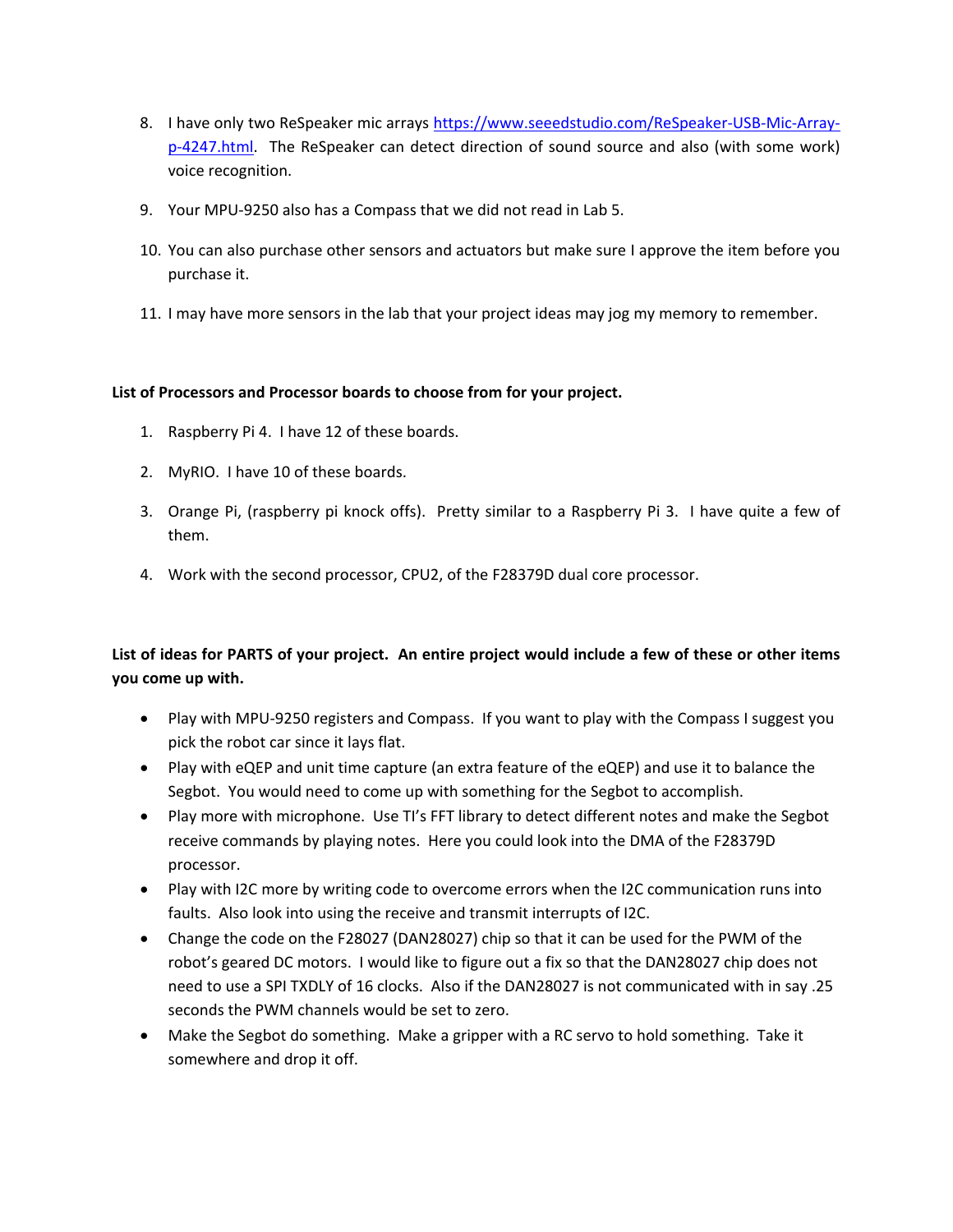- Also remember you have two robot cars. So you could perform tasks using both of your robots. The only limit for using two robots is the amount of equipment/processor boards/sensors I have to give out to all the groups.
- Play with a cheap ultrasonic sensor to measure distance using the eCAP peripheral of the F28379D. Add it to Segbot or to robot car.
- Make the robot car or Segbot wall follow and avoid obstacles as it is commanded to go from one XY point to another XY point on the floor.
- Make segbot or robot car dance to beat of a song.
- Add bump switches feelers, to Segbot or robot car so it can recognize if it needs to backup and turn.
- I do not have any Bluetooth modules but Adafruit has a nice UART to Bluetooth module that you could purchase and add wireless to your robot that way.
- Have the Segbot or robot car go towards certain colors and perform different tasks when close to these colors.
- Research the capabilities of the OpenCV (Computer Vision) library and have the Raspberry Pi or Orange Pi perform other tasks than just color following.
- Write a PC program in LabVIEW (or another package if you want) to display where your Segbot or robot car travels XY on the floor. This could be done with a Raspberry Pi or an Orange Pi and also with the ESP8266.
- Run your control algorithm in the CLA (Control Law Accelerator) which is close to a third core in the F28379D processor.

# **Project Submission and Demonstration Day:**

#### **Demonstration Day is Thursday December 16th 1:30pm to 4:30pm. I will bring donuts.**

I would like you to submit your project to the [http://hackster.io](http://hackster.io/) website. When you sign up for an account at hackster.io make sure to use you U of I email account. I will be showing your projects to a few TI representatives to show all the hard work you performed with their F28379D processor. The hackster.io website submission is due Friday December 17<sup>th</sup> midnight.

#### **Items (minimum) that must be posted at your Hackster.io site:**

- Videos of your project working.
- Video of you explaining what sensors and actuators you used for the project and how they are connected to the Launchpad. Make sure to plug TI and the F28379D Launchpad board.
- Entire source code and Code Composer project files. Make a zip of your project directory in your workspace.
- Number of paragraphs explaining your project.